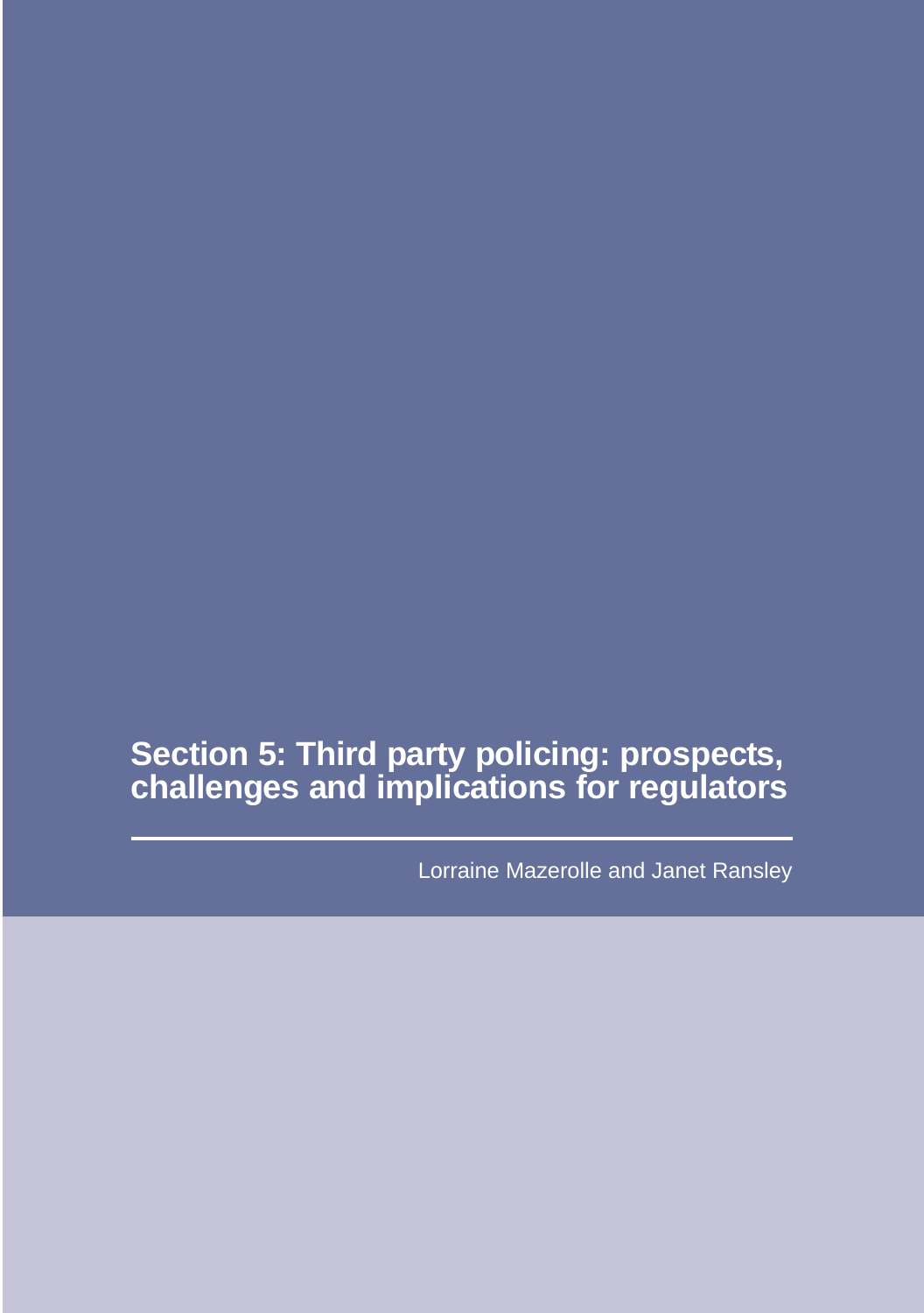## **Third party policing: prospects, challenges and implications for regulators**

## **Abstract**

*'Third party policing' describes police efforts to persuade or coerce third parties, such as landlords, parents, local governments and other regulators, and business owners, to take some responsibility for preventing crime or reducing crime problems. In third party policing, the police create crime control guardians in locations or situations where crime control guardianship was previously absent. Sometimes this results from cooperative consultation with community members. At other times, the police use coercive threats, with the backing of a range of civil and regulatory laws, to engage third parties into taking some crime control responsibility. Our paper describes the dimensions of third party policing and identifies its prospects and challenges, including its implications for regulators.*

## **Introduction**

A central part of police work is forging partnerships with individuals, groups, and organisations in an effort to control and prevent crime. Police team up with building inspectors, environmental regulators, community groups, business leaders, local government personnel and anyone else who is ready, willing and able to work with police. But what happens when police co-opt and coerce regulators and individuals to help the police pursue their crime control and crime prevention functions? What happens when regulators and individuals are unmotivated or unwilling to go outside of their routine activities to take on a crime control or crime prevention responsibility? This process of cooption and coercion by the police is part of what Michael Buerger and Lorraine Mazerolle have termed 'third party policing' (1998: 301).

Third party policing is defined as police efforts to persuade or coerce other regulators or non-offending persons, such as health and building inspectors, housing agencies, property owners, parents, and business owners, to take some responsibility for preventing crime or reducing crime problems (Buerger & Mazerolle 1998: 301). In third party policing, the police create or enhance crime control guardians in locations or situations where crime control guardianship was previously absent or non-effective. Sometimes the police use cooperative consultation with community members to encourage and convince third parties to take more crime control or prevention responsibility. At other times, the police use coercive threats, with the backing of a range of civil and regulatory laws, to engage third parties into taking some crime control responsibility.

Third party policing exists in many forms. For example, in some police agencies the police might use coercion or persuasion of third parties to solve ongoing problems within the context of their problem-oriented policing program. In other police agencies, third party policing might exist as an especially designed, stand-alone policing program. The Beat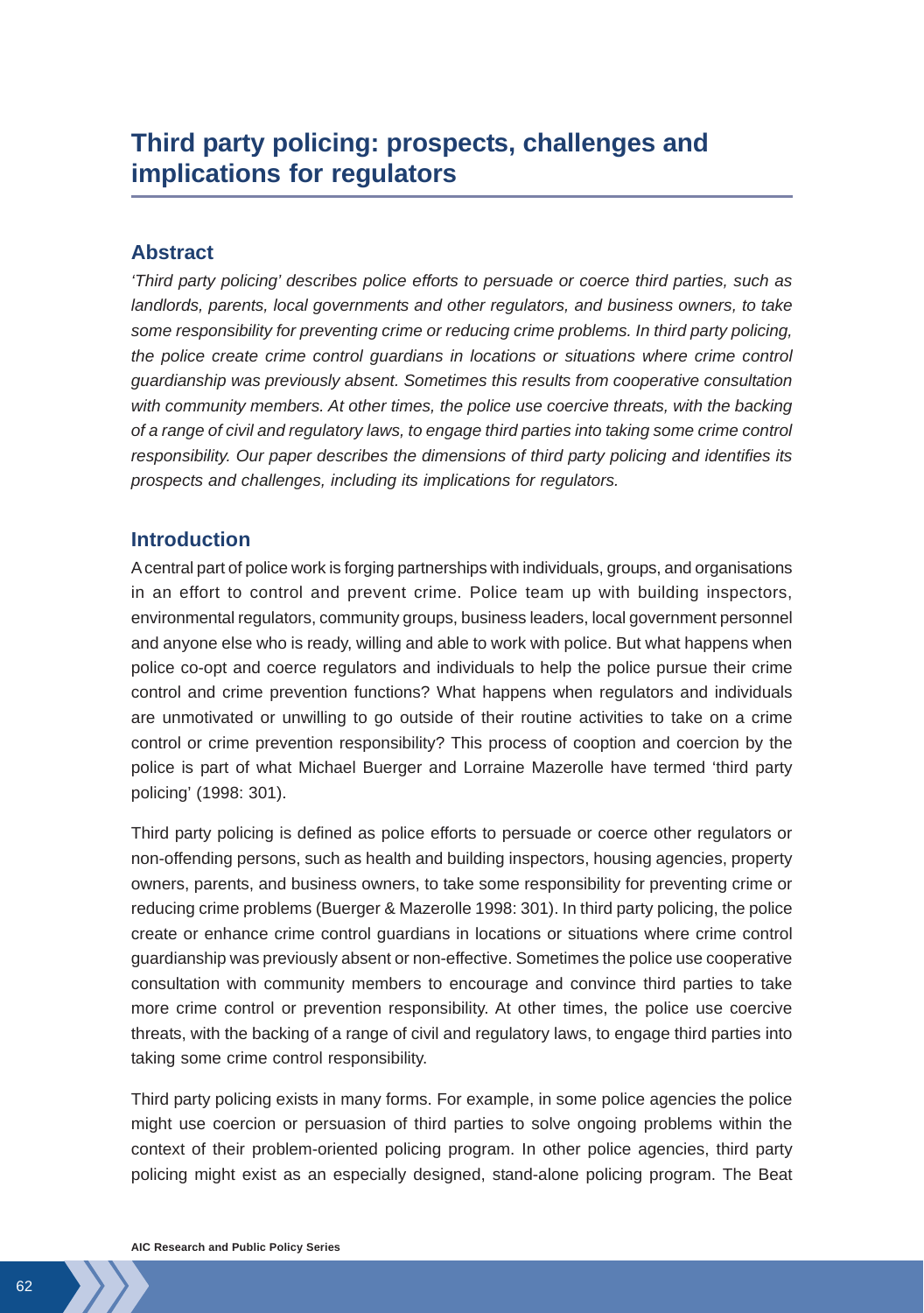Health Program in Oakland, California (Green 1996; Mazerolle, Price & Roehl 2000) is an example of a stand-alone third party policing program that targets property owners in a systematic way to control drug and disorder problems in their tenancies.

In most police agencies, however, the police implement third party policing in very unconscious, episodic ways during routine patrol work. This category of third party policing activities, that occurs outside of any programmatic intervention, includes coercive and ad hoc conversations with bar owners, parents, property owners, local government regulatory officers and other persons that the police at least believe to have some responsibility for creating or controlling the conditions that encourage or aggravate lawless behaviour. These ad hoc third party policing activities occur frequently and without any systematic consideration of the ethical challenges. It is on this ad hoc, episodic category of third party policing that we focus much of our attention in this paper.

We are concerned here first with establishing the dimensions of third party policing, and identifying its prospects and challenges. But second, we aim to analyse the interrelationships between third party policing and regulation, particularly in the move to the new regulatory state. As notions of enforcement give way to compliance, pluralism, and regulatory networks, where does policing fit, and in particular, how does the police relationship with other regulators work? The first part of this paper describes third party policing, the second part analyses its place in the new regulatory state, the third part looks at challenges, and we conclude by discussing future directions and prospects.

## **What is third-party policing?**

## *Purpose of action*

We identify two primary purposes of third party policing activities: crime prevention or crime control. In crime prevention, the police seek to anticipate crime problems and reduce or alter the underlying criminogenic conditions that may cause crime problems to develop or escalate. Third party policing that has crime prevention as its purpose of action operates to control those underlying criminogenic influences that may (or may not) lead to future crime problems. By contrast, third party policing that seeks to control existing crime problems explicitly aims to alter the routine behaviours of those parties that the police believe might have some influence over the crime problem. The apparent influence of 'involved parties' in creating criminogenic conditions might be conscious or unconscious, it might be explicit or implicit, and it might be planned or unplanned.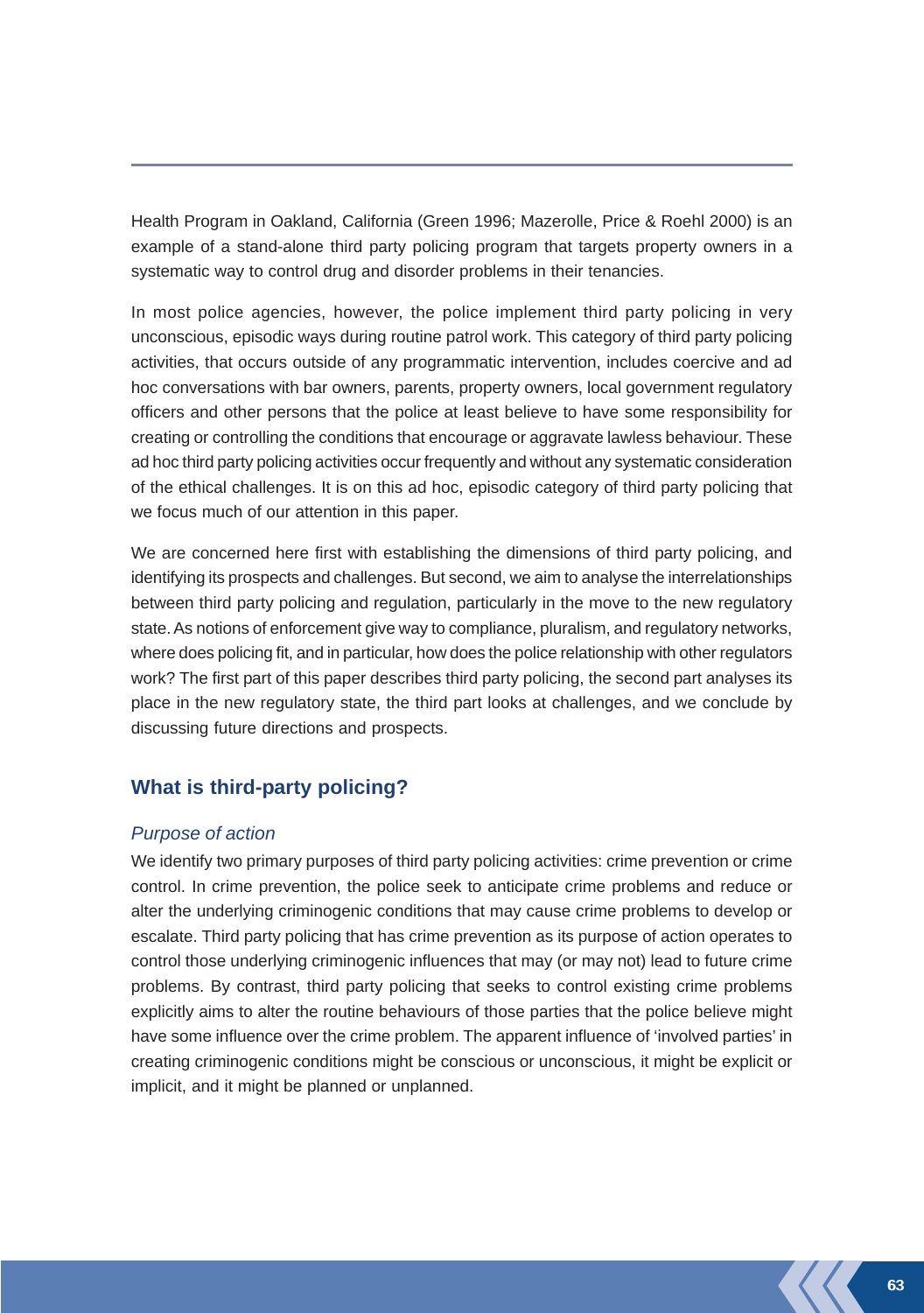## *Initiators of third party policing*

A variety of collectivities and individuals initiate third party crime control activities. Prosecutors, individual citizens, community groups and regulatory agencies are all potential initiators of third party crime control practices. For example, taxation laws regulate business practices and give taxation agents the authority to compel businesses to adopt accounting methods and procedures that reduce risks and the likelihood of business fraud. Aviation regulators compel airport management corporations to adopt standard screening practices that are thought to reduce illegal importation, immigration and terrorism. In both of these examples, a regulatory agency compels a third party to engage in practices that are potentially outside of their routine activities in an effort to control crime problems. We define these practices as 'third party crime control' and distinguish them from third party policing on the basis of who it is that initiates the crime control action. In this paper we do not focus on explicating the dimensions of third party crime control. Rather, this paper focuses on the police as the initiators of third party policing. Third party policing, as we define it here, involves the police identifying a problem, co-opting a non-offending person to take on a crime control role, and using a range of civil and regulatory laws to insure the co-opted person (or persons) complies with the will of the police.

### *Focal point*

The focal point of third party policing can be people, places or situations (Mazerolle & Roehl 1998; Smith 1998). Sometimes third party policing efforts are directed specifically at categories of people such as young people, gang members or drug dealers. To address some types of crime problems, the focal point of third party policing efforts might be directed against specific places, more often than not places that have been defined by the police as 'hot spots' of crime. Drug dealing corners, parks where young people hang-out, and public malls are typically the focal point of third party policing activities that address specific places as opposed to certain categories of people.

Another focal point of third party policing activities includes situations that give rise to criminogenic activity. Examples of criminogenic situations include bus stop placements that facilitate strong-arm robberies, late opening hours of bars that lead to bar room brawls, and the general availability of spray paint in hardware stores operating in high-risk communities. In third party policing, the police utilise the principles of situational crime prevention (Clarke 1992) to coerce government agencies to change the locations of bus stops, reduce the opening hours of problematic bars and restrict the sale of spray paint to minors.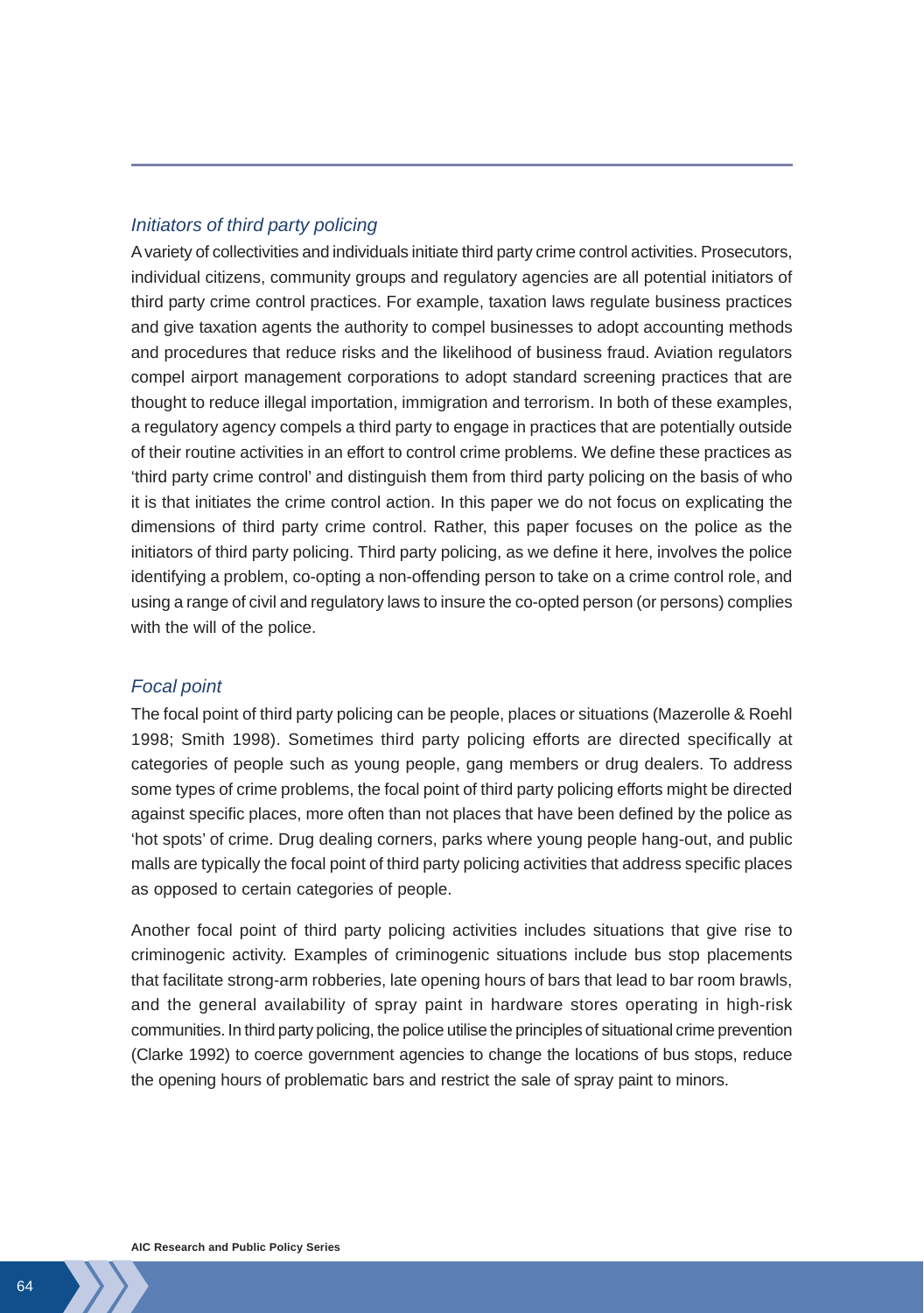## *Types of problems*

Third party policing can, in theory, be directed against a broad range of crime and quality of life problems (Finn & Hylton 1994; National Crime Prevention Council 1996). However, most examples and evaluations of third party policing comprise police efforts to control drug problems (Eck & Wartell 1998; Green 1996; Mazerolle, Kadleck & Roehl 1998) and disorderly behaviour.

There are several reasons why third party policing tends to proliferate in efforts to control low-level, street types of crime activity: first, third party policing practices, as we define it, tend most to occur at the grassroots of policing and in episodic, ad hoc ways. The ad hoc nature of third party policing means that the police are largely not conscious of their implementation of third party policing, linkages are not made between various third-party policing practices, and best practices are not openly discussed, developed and distributed. Second, third party policing is not an articulated or developed doctrine (but see Buerger & Mazerolle 1998; Roach, Anleu, Mazerolle & Presser 2000). As such, very little discourse surrounds third party policing activities and there exists very little systematic assessment of third party policing practices (for an exception see Mazerolle & Roehl 1998). Third, the marginalised, young, and disadvantaged targets of third party policing activities are least likely to challenge the basis of third party policing practices (White 1998). Finally, the principles of third party policing are used by regulatory agencies to address non-street crimes such as high level drug marketing, white collar offending, and fraud. We define these activities, however, as third party crime control (see above). Hence, while we recognise that third party crime control activities occur in many settings and forums, we argue that third party policing, as we define it, is likely to continue to be relegated to occupy the 'street' level territory of policing.

#### *Ultimate targets*

The ultimate targets of third party policing efforts are people involved in deviant behaviour. In theory, the ultimate targets of third party policing could include those persons engaged in any type of criminal behaviour including domestic violence, white-collar offending, street crime and drug dealing. In practice, however, the ultimate targets of third party policing are typically those offenders that are vulnerable, disadvantaged and/or marginalised. Young people (White 1998), gang members, drug dealers (Green 1996), vandals, and petty criminals typically feature as the ultimate targets of third party policing.

#### *Proximate targets, burden bearers and third parties*

A key defining feature of third party policing is the presence of some type of third person (or third collectivity) that is utilised by the police in an effort to prevent or control crime. The list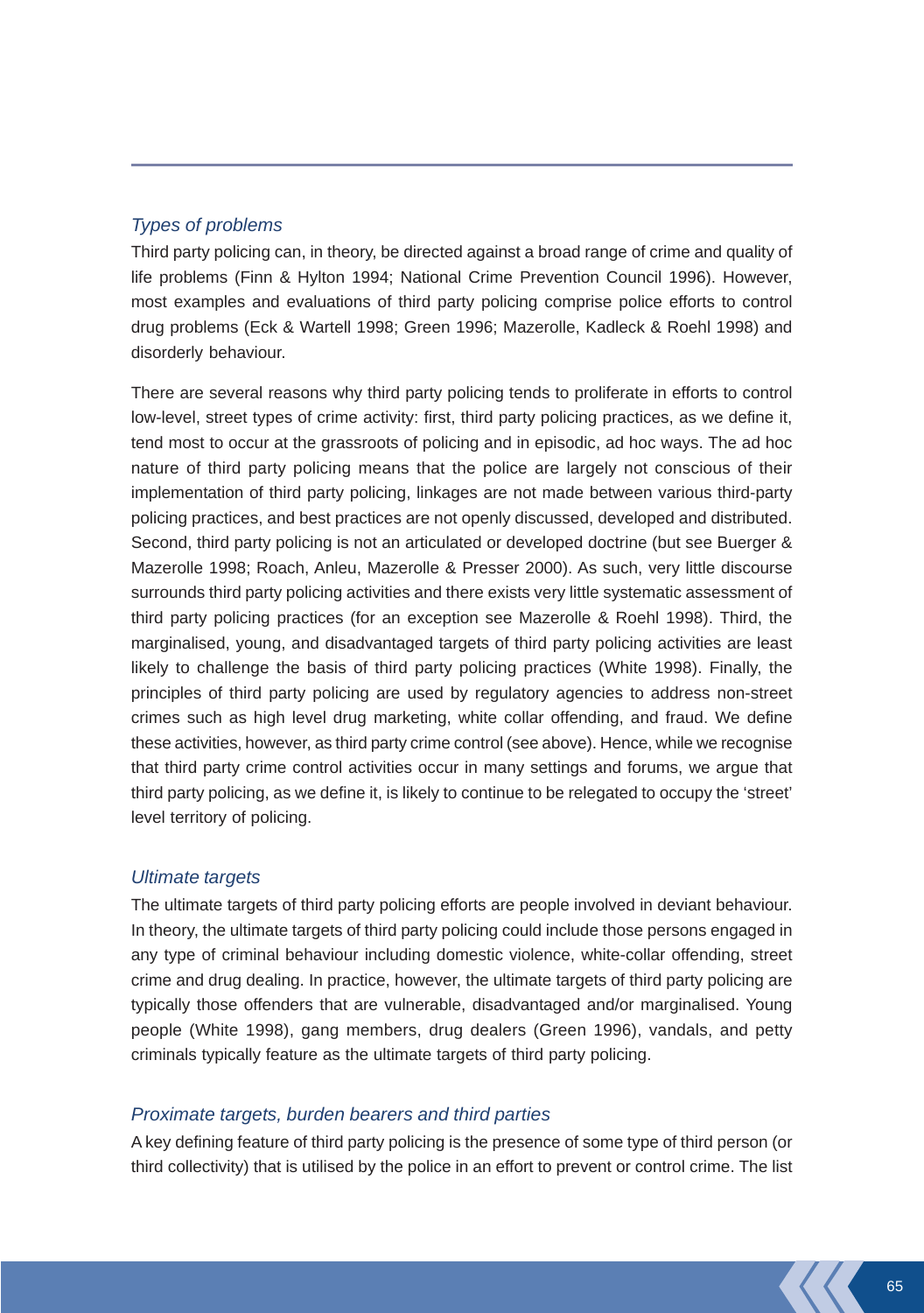of potential third parties is extensive and can include property owners, parents, bar owners, shop owners, local and state governments, insurance companies, business owners, inspectors, and private security guards. Indeed, any person or entity that is engaged by the police to take on some type of role in controlling or preventing crime could potentially be identified as a third party or what Buerger and Mazerolle (1998) refer to as 'proximate targets' and what Mazerolle and Roehl (1998) have referred to as 'burden-bearers.' These are the people or entities that are coerced by the police and who carry the burden for initiating some type of action that is expected to alter the conditions that allow crime activity to grow or exist.

Proximate targets of third party policing are often stakeholders or regulators that are identified by the police as being useful levers in controlling a crime problem. Indeed, the roles in third party policing can change rapidly; they are varied depending on the situation, sometimes reciprocal in nature and idiosyncratic to the problem at hand. Indeed, the proximate targets of a third party policing activity in one context may become the ultimate targets of third party policing in another context. Moreover, cooperative police partners in one context might become hostile 'partners' in another context. We suggest that the dynamic nature of third party policing reflect the fluidity and chaotic nature of crime prevention and crime control more generally.

### *Legal basis*

Another defining feature of third party policing is that there must be some sort of legal basis that shapes police coercive efforts to engage a third party to take on a crime prevention or crime control role. The most common statutory basis of third party policing includes local, state, and federal statutes (including municipal ordinances and town by-laws), health and safety codes, uniform building standards, and drug nuisance abatement laws, and liquor licensing. We point out that the statutory basis does not necessarily need to be directly related to crime prevention or crime control. Indeed, most third party policing practices utilise laws and regulations that were not designed with crime control or crime prevention in mind (for example health and safety codes, uniform building standards). For the vast majority of third party policing activities, the statutory basis that provides the coercive power for police to gain the 'cooperation' of third parties derives from delegated legislation and obscure, non-legal sources.

#### *Types of sanctions and penalties*

Civil sanctions and remedies vary greatly, including court-ordered repairs of properties, fines, forfeiture of property or forced sales to meet fines and penalties, eviction, padlocking or temporary closure (typically up to a year) of a rented residential or commercial property,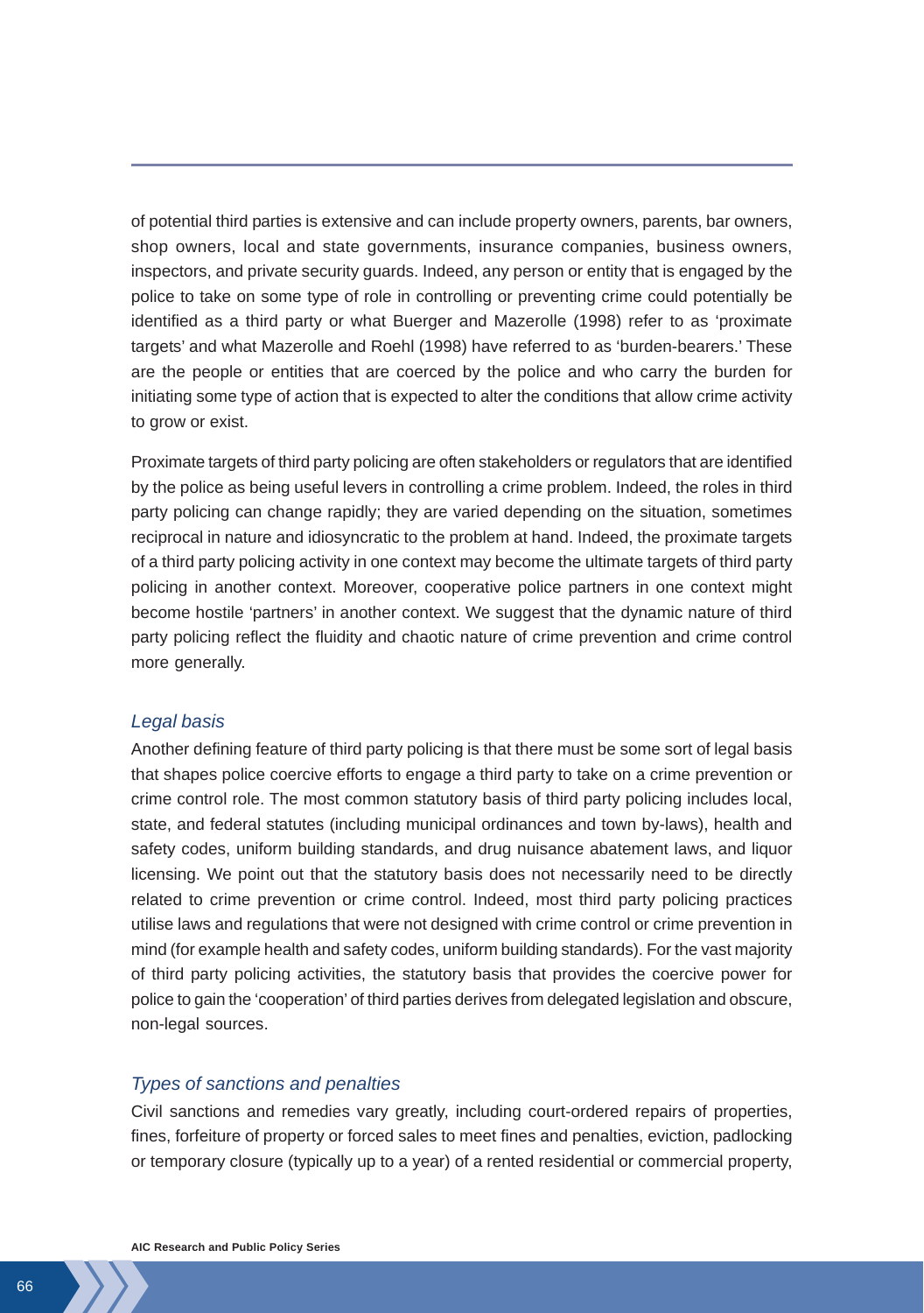licence restrictions and/or suspensions, movement restrictions, lost income from restricted hours and ultimately arrest and incarceration (Mazerolle & Roehl 1998). Often, several civil remedies and sanctions may be initiated simultaneously to solve one problem.

## *Tools and techniques*

Dozens of examples can be provided to illustrate the processes by which third parties are recruited and used by the police. Against the backdrop of a legal foundation to force a third party to cooperate, the police operate on a continuum to engage third parties in their crime prevention or crime control activities. At the more benign end of the spectrum, the police can approach third parties and politely ask them to cooperate. The police might consult with members of the community as well as local property owners and ask them about ways that they see fit to control an existing crime problem or help them to alter underlying conditions that the police believe might lead to future crime problems. At this low-key, benign end of the spectrum, the ultimate sanctions that might be unleashed on third parties most likely go unnoticed. The police may themselves consciously utilise their persuasive powers, yet not be conscious to the alternative methods of coercion that they may resort to if the third party target proves to be an unwilling participant.

At the more potent end of the spectrum the police coerce third parties to participate in their crime control activities by threatening or actually initiating actions that compel the third party to cooperate. We point out that there are several stages in the forcible initiation of third parties in taking a crime control role: the first stage may involve a building services agency issuing citations to a property owner following building inspections of their property (Green 1996). The latter stages of this most coercive practice involve the initiation of prosecutions against the non-compliant land-owner and ultimately court-forced compliance by the third party.

#### *Types of implementation*

There are many different ways that police implement third party policing practices including implementing third party policing within the context of problem-oriented policing or situational crime prevention programs. Problem-oriented policing provides the management infrastructure (Goldstein 1990), step-wise approaches to solving a crime problem (Eck & Spelman 1987) and situational crime prevention offers the police with a range of ideas for reducing crime opportunities (Clarke 1992, 1995). When third party policing is implemented as part of police problem-solving or crime prevention efforts, the theory of third party policing provides the procedural and strategic foundation for how opportunities might get blocked and problems solved.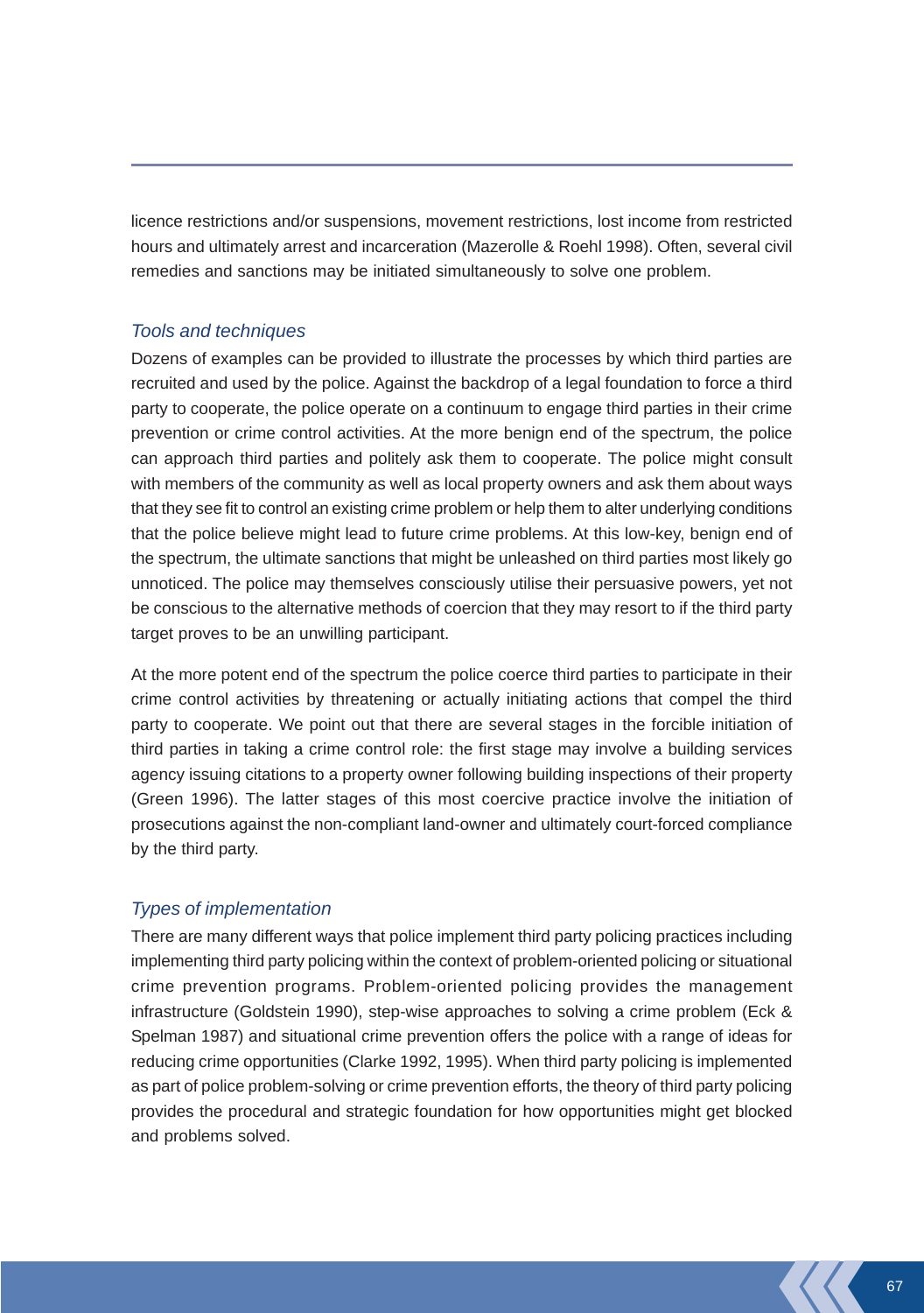In some jurisdictions, forms of third party policing are now being mandated by governments, such as the crime and disorder reduction partnerships established under Britain's *Crime and Disorder Act 1998* which require police and local authorities to work together to formulate and implement strategies for the reduction of crime and disorder in their local areas (Loader 2000).

Another way that the police might implement third party policing is through 'contracting out' crime control. In this situation, the police might recruit a third party and initiate early efforts to control crime. At some stage in the crime control process, the police might contract with a 'fourth party' and step to one side. In this situation, the police abdicate their crime control responsibility to this fourth party contractor and leave the crime control arena for the fourth party to manage.

The most common manifestation of third party policing, however, is the ad hoc utilisation of third party principles initiated in a subconscious manner by patrol officers who are simply trying to find a way to solve a problem. These police are simply 'flying by the seats of their pants'. There is no script for them to follow, no police department policy that they are working within, and generally very little accountability for their actions. The police are working within the law, but using the law for their gain with little regard to the possible negative side-effects.

## **Third party policing and the new regulatory state**

The previous section of this paper introduced and examined the notion of third party policing. This section explores its place and importance within broader contemporary discourses about regulation, risk and governance, and the role of police in the new regulatory state.

## *The new regulatory state*

The civil and regulatory controls necessary to third party policing exist in an historical, legal, political and organisational environment that has undergone fundamental change quite independently of the policing environment. The most recent shift towards deregulation and the rhetoric of market solutions has, in fact, led to a new form of regulation (Braithwaite 1999, 2000). But the new regulators differ from the old, state-centred models. They recognise a plurality of regulatory methods, departing from reliance on command and control as the only way of securing compliance, towards theories of responsive regulation (Ayres & Braithwaite 1992). Here, regulation becomes a layered web, with strands contributed by public agencies, professional and community organisations and individuals, and increasingly international organisations as part of globalised regulatory networks (Braithwaite & Drahos 2000). The new regulatory state then is based on neo-liberal combinations of market competition, privatised institutions, and de-centred, at-a-distance forms of state regulation (Braithwaite 2000). The new forms of governance require strong central state control of the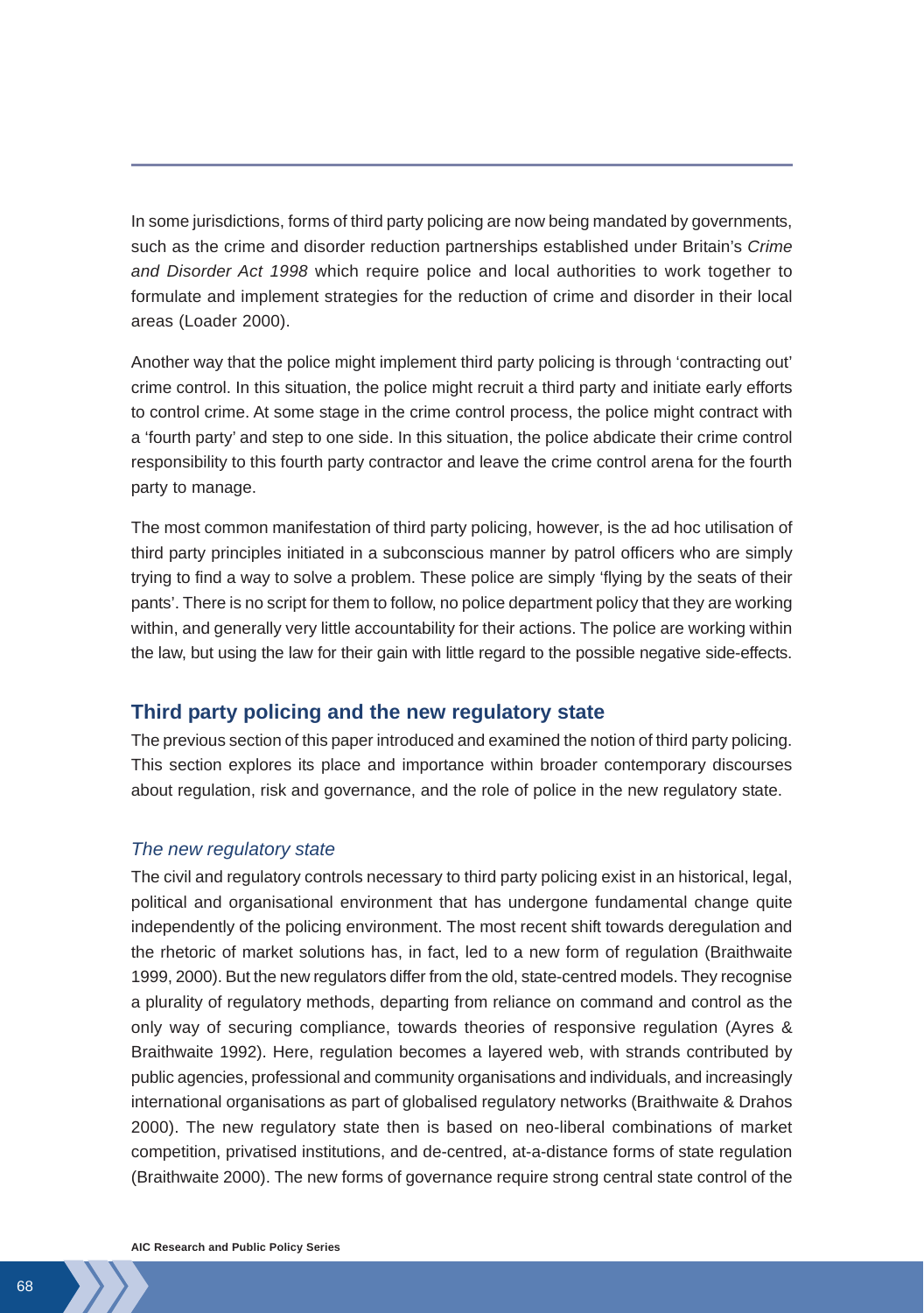direction of regulation and risk management, with many of the operational regulatory and compliance functions shifted not only to the market, but to the community and to other social institutions.

The impact of these changes on regulatory agencies is to transform them from reactive, hierarchical command structures to problem-oriented, team-based units focused on risk management (Sparrow 1994, 2000). The emphasis moves from after-the-event use of formal legal sanctions, to cooperation, persuasion and the creation of incentives for compliance. The attraction for the regulated is the comfort that the 'big stick' of coercive sanctions will only be used as a last resort, and also that those who are regulated will have some input into the rule-making and compliance processes. The attraction for governments is also twofold — first, persuasion and the other techniques are cheaper and give quicker results than the formal legal process, but more importantly, they help build an image of government as supportive of business, rather than focused on bureaucracy and red tape.

## *The changing role of police*

The new regulatory state necessarily affects the policing of crime and social order as a fundamental function of government. Garland (1996) suggests that contemporary governments have sought to re-define their responsibilities in relation to the control of crime by shifting the onus beyond state agencies onto the organisations, institutions and individuals of civil society. The most immediately noticeable effect has been the shift from state dominated policing to the situation where most developed economies have more private than state police (Shearing & Stenning 1987), with the private security market in Australia at least double the size of the public police (Prenzler & King 2002). As private security guards replace police in public and private buildings, community centres, even public space, and as private prison administration proliferates, the role of the state increasingly becomes one of regulating standards rather than actually performing most policing and criminal justice functions.

One logical conclusion of this trend sees the state as putting criminal justice out to competitive tender, with police services competing with private security, local government, community agencies and other bidders for contracted functions. The end result is a '…reconstitution of policing as a mechanism of governance oriented to the management of conduct across civil society, and the advent of a loosely coupled network of policing agencies' (Loader 2000: 333–4) and a partial shift in the control of policing away from the state towards political subcentres (Shearing, 1996). Ericson and Haggerty (1997) describe the impact of compliance-based regulatory enforcement on police as a transformation, centred on the role of police as information brokers, the dissemination of police intelligence becoming a primary form of social control. That is, the function of police becomes essentially one of intelligence-gathering, analysis, and distribution to other agencies and individuals with a capacity to take further action.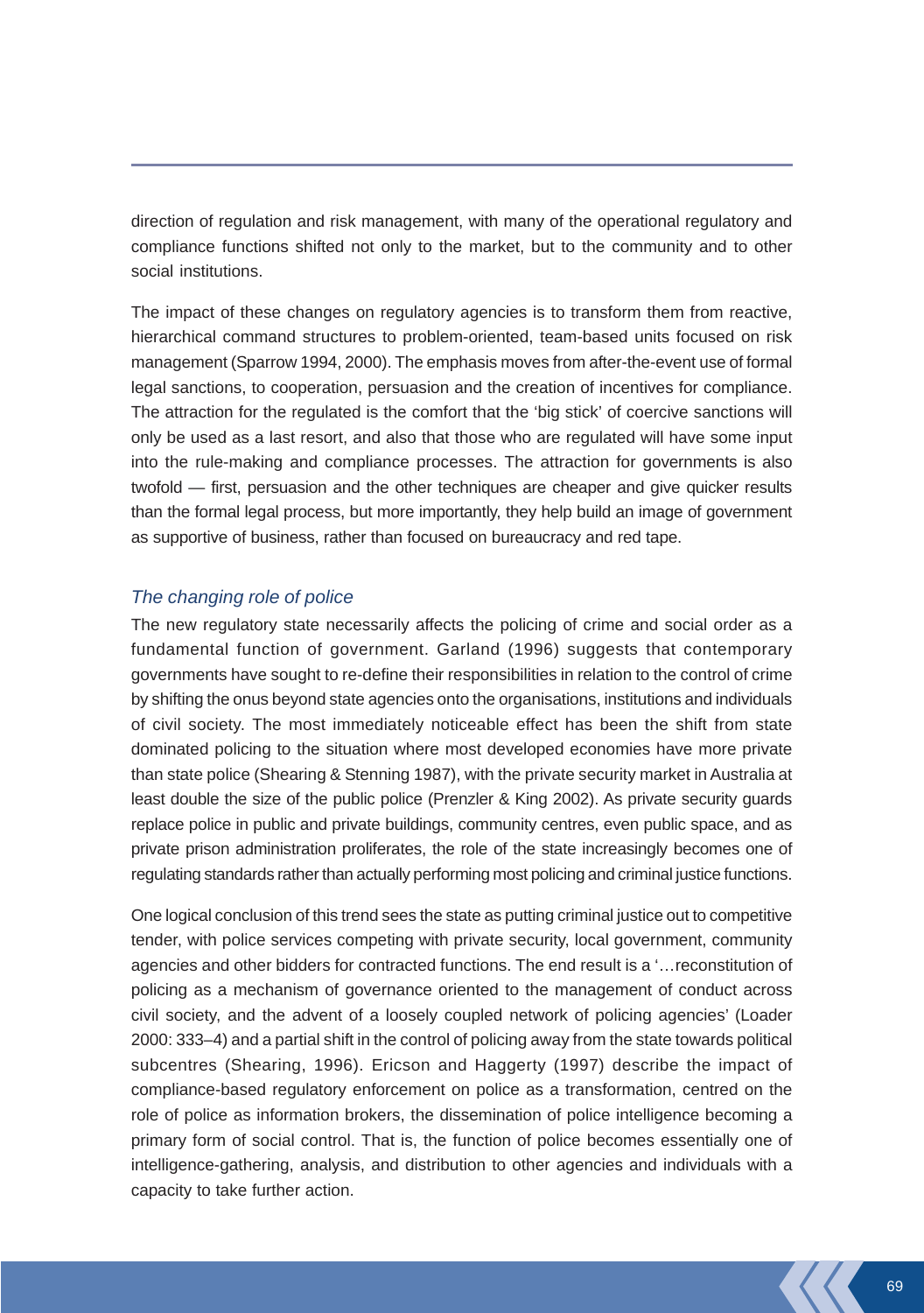In some ways these developments in governance theories fit well with criminological theory, which has seen both notions of 'responsibilisation strategy' as a way of spreading crime control functions to individuals and non-state organisations (Garland 1996), and 'actuarial justice' as an application of risk management to criminal justice (Feeley & Simon 1994; Anleu, Mazerolle & Presser 2000). Responsibilisation strategy, like the new governance theories, owes a debt to Foucaldian notions of the limits of governmentality by the state, with the solution being the involvement of a broader range of civil society in criminal justice and government functions. One of the features to emerge from it has been the notion of police partnerships, now entrenched in legislation in the United Kingdom with the requirement for police and local authorities to develop cooperatively crime and disorder reduction policies. Actuarial justice has required a shift in the management of crime towards the calculation of risk, based on the use of intelligence, monitoring and surveillance, well beyond the boundaries of traditional policing. These trends place police in a central, gatekeeping role as knowledge coordinators in networks of regulatory agents and actors (Ericson & Haggerty 1997). In this way, we observe a transformation of public enforcement agencies in the new regulatory state, focusing on the emergence of regulatory networks as a location for third party policing.

## *The role of third party policing*

In this transformation of the policing function to one located in a network of agencies and individuals, rather than one state agency, the notion of third party policing serves an organising role. It helps formalise and rationalise the partnerships between police and other agencies for crime control and crime prevention purposes, and to present these partnerships as a coherent response to a changing regulatory environment. By examining the occurrence, challenges and prospects of third party policing, we highlight changing regulatory roles, and particularly the increasing crime control and prevention roles of agencies such as local authorities, and health, housing, safety, building and environment regulators and the symbiotic relationships between these regulators and the public police.

## **What are the challenges?**

#### *Coordination*

What then, is the impact of trends in regulation and governance on third party policing? Much of the literature on third party policing and the use of civil remedies in policing assumes that regulatory agencies have a focus on formal sanctions — the issuing of breach notices, followed up by prosecution for non-compliance (Mazerolle & Roehl 1998). This fits well with old-style command and control regulators who rely on these methods to perform their functions. But in the new regulatory state the focus is on building communities of interest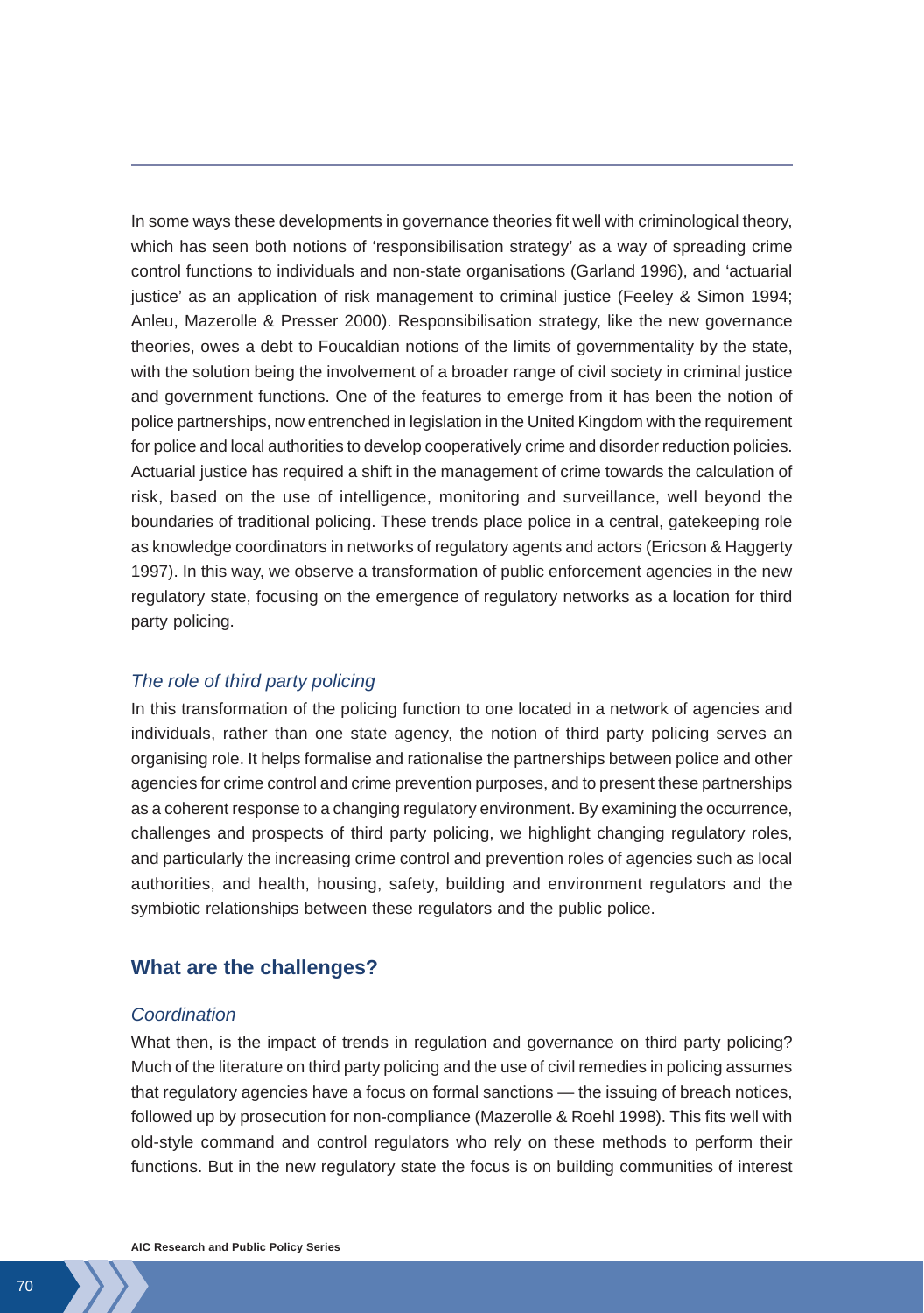between the regulator and the regulated, and other professional and community groups. Formal sanctions become a tool of last resort. What is more, any perceived coupling of the regulator with the police, as a formal arm of the criminal justice system, could prove counterproductive. The use of regulatory sanctions in policing may help achieve police aims, but may undermine regulatory goals. The challenge, then, is for police and regulators to form partnerships to develop ways of working cooperatively to advance both sets of goals. Unplanned, ad hoc third party policing is unlikely to achieve this.

## *Mobilisation issues*

There are many other challenges facing the implementation of third party policing within this new regulatory state, for example, the difficulties which confront police managers in their efforts to motivate and mobilise their police sub-ordinates to engage in traditional and community policing modes of policing. In addition, police managers face challenges in mobilising police to engage in ethical and accountable third party policing practices, and to consider the broad range of methods that police can utilise to engage third parties in third party policing activities.

### *Disproportionate implementation*

Another challenging issue with third party policing is the potential disproportionate allocation of police and regulator resources. It is not clear, at least to date, how third party policing might either entrench or alleviate inequities in the distribution of regulatory resources. On the one hand, the proliferation of third party policing might work towards making middle and upper class property owners more responsible for their housing stock and thus improve the conditions for lower class residents. On the other hand, third party policing has the potential to add additional (and more complex) burdens on already over-policed groups in society.

#### *Displacement*

Another issue that challenges the effectiveness and value of police crime control programs is the extent that the intervention will lead to problems being displaced to nearby places (spatial displacement) or to some other time (temporal displacement), being committed in another way (tactical displacement), or being transformed into some other kind of offence (target displacement) (Cornish & Clarke 1987; Gabor 1978, 1990; Reppetto 1976). These negative displacement effects happen when a police intervention reduces a crime problem at one place, or in one particular situation, but fails to protect other nearby places or situations from offenders who are not discouraged or deterred from committing a crime. We are also interested in police efforts when the opposite effect occurs: that is, when a police intervention like third party policing creates a diffusion of the crime prevention benefits (Clarke & Weisburd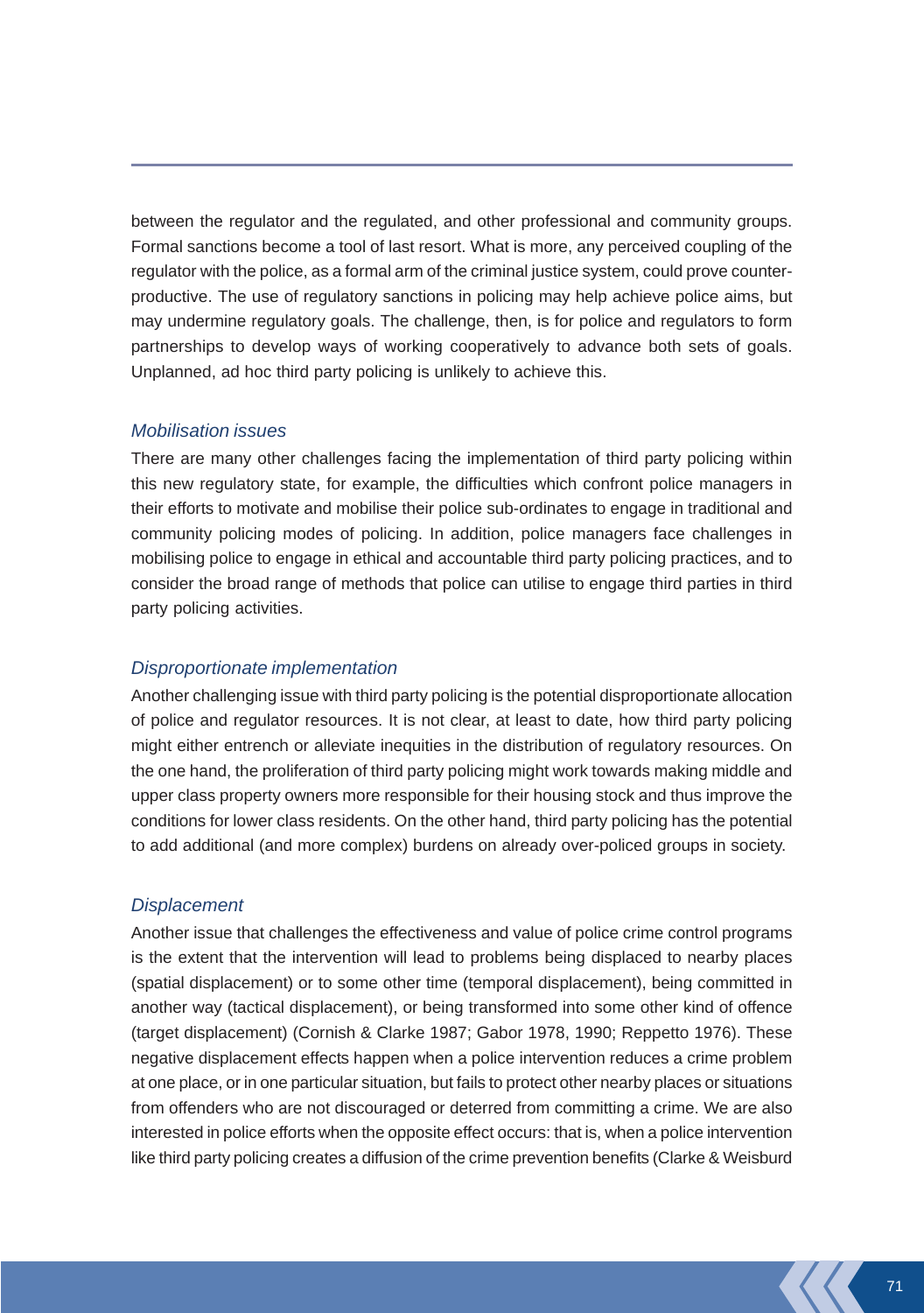1994). This 'diffusion of benefits' occurs when crime control measures not only reduce crime opportunities at targeted places or situations, but also reduce crime at other places not the subject of the crime control efforts.

### *Unintended consequences*

We identify many potentially negative side-effects of third party policing such as the impact of eviction, retaliation from domestic violence perpetrators, retaliation from displaced or arrested drug dealers, and strained relations with service providers and local regulators (for example building inspectors, local council code enforcers etc). We also suggest that there are significant consequences for the law arising from police cooption for criminal justice purposes. The theory surrounding the unintended consequences of legal action is well documented (Bottomley & Parker 1997), but what of the unintended consequences of coopted law? Will third party policing have an impact on the law it uses, perhaps through the imposition of further judicial or administrative controls to counter any abuses by police?

We also note the potentially positive side effects of third party policing. Examples of positive side effects of third party policing include the creation of collective efficacy and social cohesion within some neighbourhoods (Sampson, Raudenbush & Earls 1997), the establishment of positive relations between the police and local service providers, the creation of some responsibility within otherwise negligent organisations, and more satisfied police officers.

#### *Accountability*

Third party policing does not necessarily sit well with traditional notions of democratic governance, ethics and accountability. Legal and institutional mechanisms directed at controlling and making accountable police use of power do not necessarily affect other providers of policing functions, particularly those that are not state agencies. Problems will occur, first, when these mechanisms do not extend to the new situations arising under third party policing, for example if there are no established protocols or rules for the situation. Secondly, problems may arise because of the plurality of policing agents, including the possession by numerous agencies of coercive, intrusive, legal powers over citizens' lives, and the impact of the 'quiet force' of these agencies, in terms of their impact on usage of public space, patterns of action and inaction, surveillance decisions and decisions about how, when and over whom to use their powers (Loader 2000). Other problems will arise if there is conflict between the ethical and accountability regimes of police and the third party organisation, whether it is a state regulator, housing authority, or business-owner. Finally, there is the need for accountability and ethical considerations to be taken into account in choosing when and where to deploy third party policing — to consider whether that decision means potential crime victims elsewhere or at other times are being abandoned to their fate.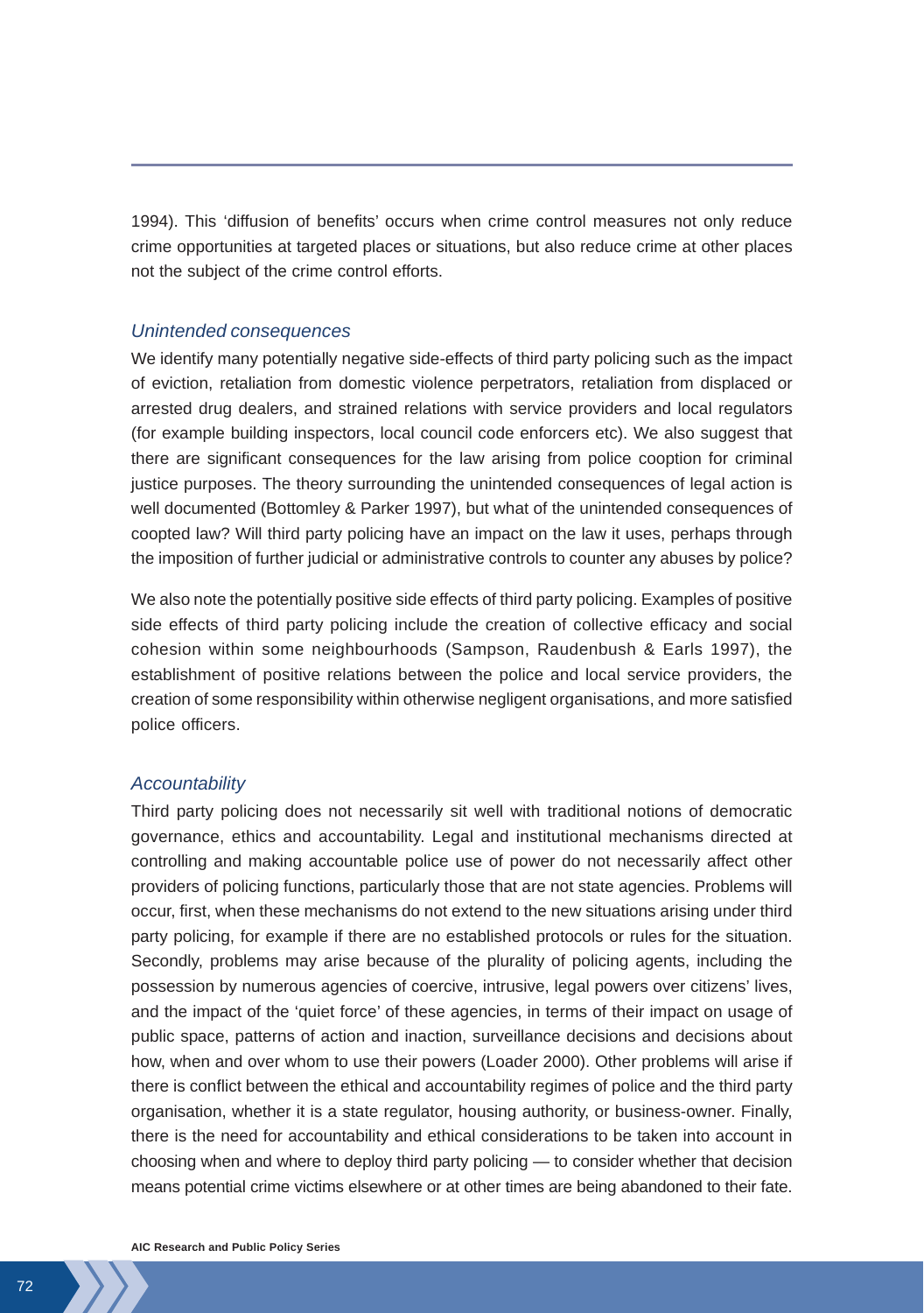## **Directions for the future**

We suggest that there are several ways of overcoming accountability and ethical hurdles, including the need for new legal frameworks as well as managerial, training and administrative responses, both within police services and likely proximate targets. This may be seen in training programs for state agency regulators, but also for local authorities, housing associations and individual property owners. Furthermore, there is a need for formal recognition of the crime control and prevention roles of many agencies other than the public police, and of systematic planning for the performance, funding and accountability of those functions in a way that integrates with police planning and performance mechanisms.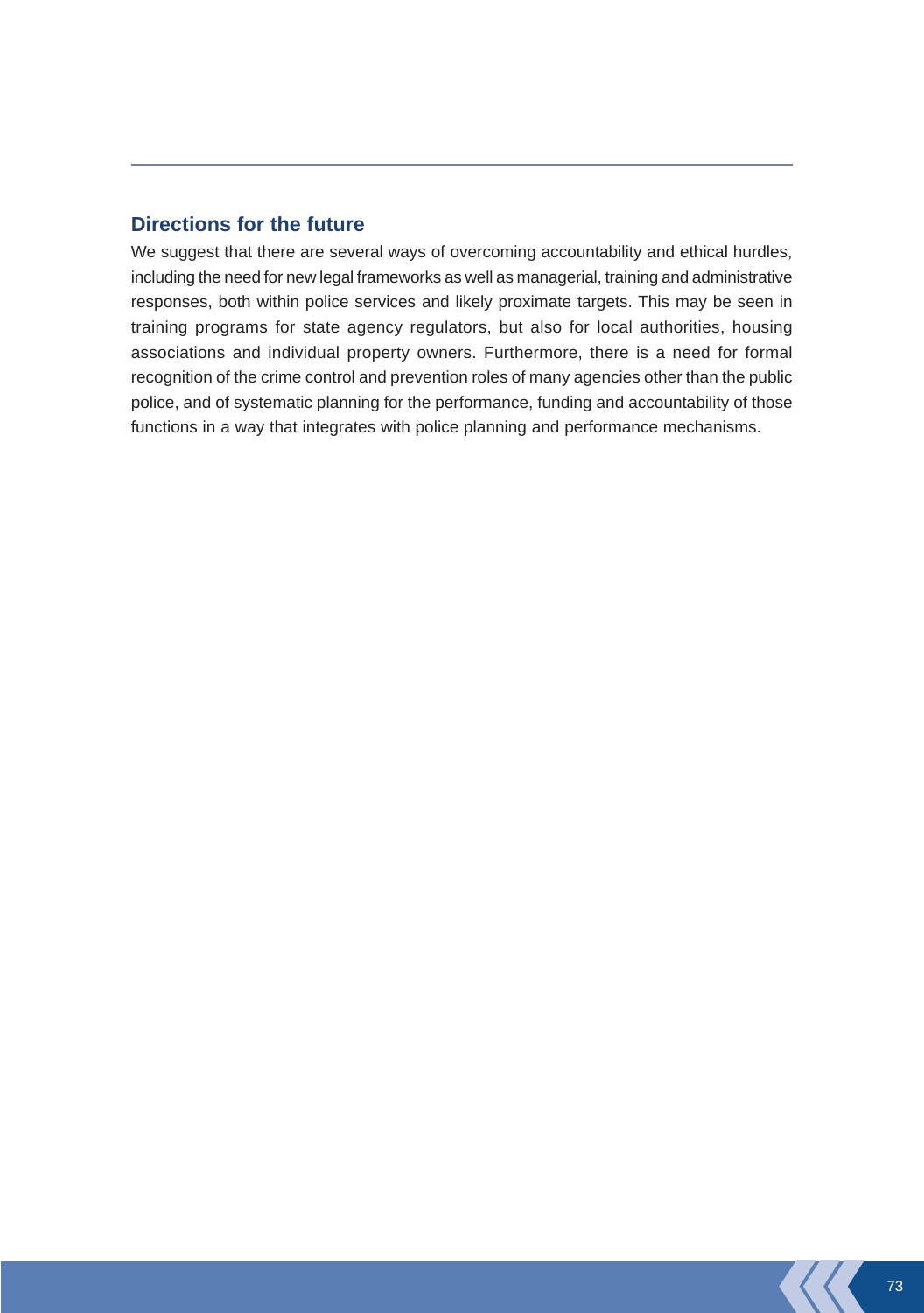## **References**

- Ayres I & Braithwaite J 1992. *Responsive regulation: transcending the deregulation debate*. New York: Oxford University Press
- Bottomley S & Parker S 1997. *Law in context*. Sydney: Federation Press
- Buerger ME & Green Mazerolle L 1998. Third party policing: a theoretical analysis of an emerging trend. *Justice quarterly* 15(2): 301–328
- Braithwaite J 1999. Accountability and governance under the new regulatory state*. Australian journal of public administration* 58(1): 90–97
- —— 2000. The new regulatory state and the transformation of criminology. *British journal of criminology* 40: 222–238
- Clarke RV (ed) 1992. *Situational crime prevention: successful case studies*. New York: Harrow and Heston
- —— 1995. Situational crime prevention in M Tonry & DP Farrington (eds) Building a safer society: strategic approaches to crime prevention. *Crime and justice* 19 Chicago: University of Chicago Press
- Clarke RV & D Weisburd 1994. Diffusion of crime control benefits: observation on the reverse of displacement. *Crime prevention studies* 2:165–184
- Cornish D & Clarke RV (eds) 1986. *The reasoning criminal: rational choice perspectives on offending.* New York: Springer-Verlag
- Eck JE & Spelman W 1987. *Problem solving: problem-oriented policing in Newport News*. Washington DC: Police Executive Research Forum and National Institute of Justice
- Eck JE & Wartell J 1998. Improving the management of rental properties with drug problems in Lorraine Green Mazerolle & Jan Roehl (eds) *Civil remedies and crime prevention: crime prevention studies* 9 Monsey NY: Criminal Justice Press:161–183
- Ericson RV & Haggerty KD 1997. *Policing the risk society*. Toronto: University of Toronto Press
- Feeley M & Simon J 1994. Actuarial justice: the emerging new criminal law in D Nelken (ed) *The futures of criminology.* London: Sage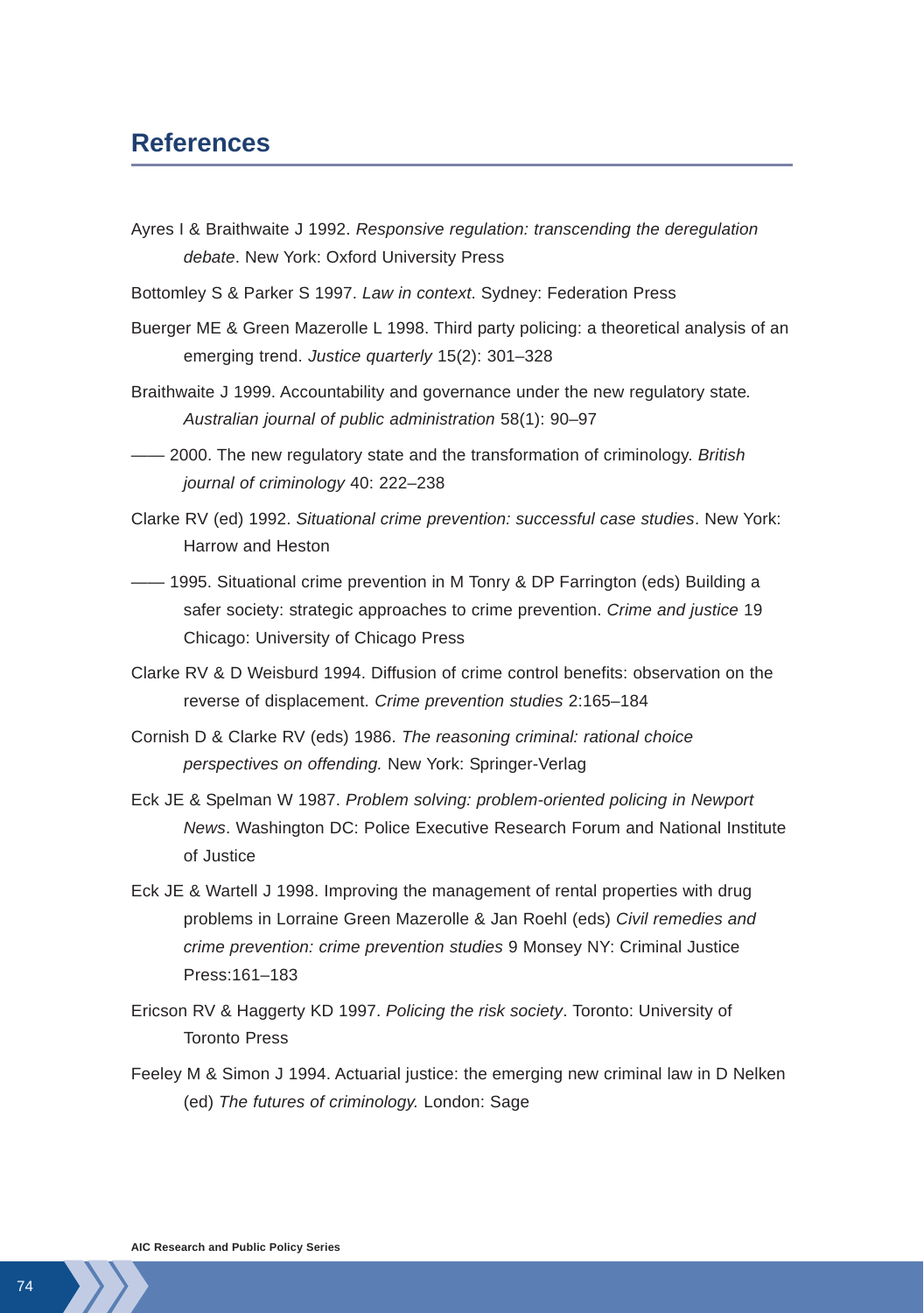- Finn P & Hylton MO 1994. *Using civil remedies for criminal behavior: rationale, case studies, and constitutional issues*. Washington DC: National Institute of Justice U.S. Department of Justice
- Gabor T 1978. Crime displacement: the literature and strategies for its investigation. *Crime and justice* 6: 100–107
- ——1981. The crime displacement hypothesis: an empirical examination. *Crime and delinquency* 27: 390–404
- ——1990. Crime displacement and situational prevention: toward the development of some principles. *Canadian journal of criminology* 32: 41–74
- Garland D 1996. The limits of the sovereign state. *British journal of criminology* 36: 445–71
- Goldstein H 1990. *Problem-oriented policing*. New York: McGraw Hill
- Green L 1996. *Policing places with drug problems*. Thousand Oaks California: Sage
- Loader I 2000. Plural policing and democratic governance. *Social and legal studies* 9(3): 323–345
- Mazerolle LG & Roehl J 1998. Civil remedies and crime prevention: an introduction in LG Mazerolle & J Roehl (eds) *Civil remedies and crime prevention: crime prevention studies* 9: 1–20 Monsey NY: Criminal Justice Press
- Mazerolle LG, Kadleck C & Roehl J 1998. Controlling drug and disorder problems: the role of place managers. *Criminology* 36: 371–404
- Mazerolle LG, Price JF & Roehl J 2000. Civil remedies and drug control: a randomized field trial in Oakland, CA. *Evaluation review* 24(2): 211–239
- National Crime Prevention Council 1996. *New ways of working with local laws to prevent crime*. Washington DC: National Crime Prevention Council
- Prenzler T & King M 2002. The role of private investigators and commercial agents in law enforcement. *Trends & issues in crime and criminal justice* no 234. Canberra: Australian Institute of Criminology
- Reppetto TA 1976. Crime prevention and the displacement phenomenon. *Crime and delinquency* April 166: 177